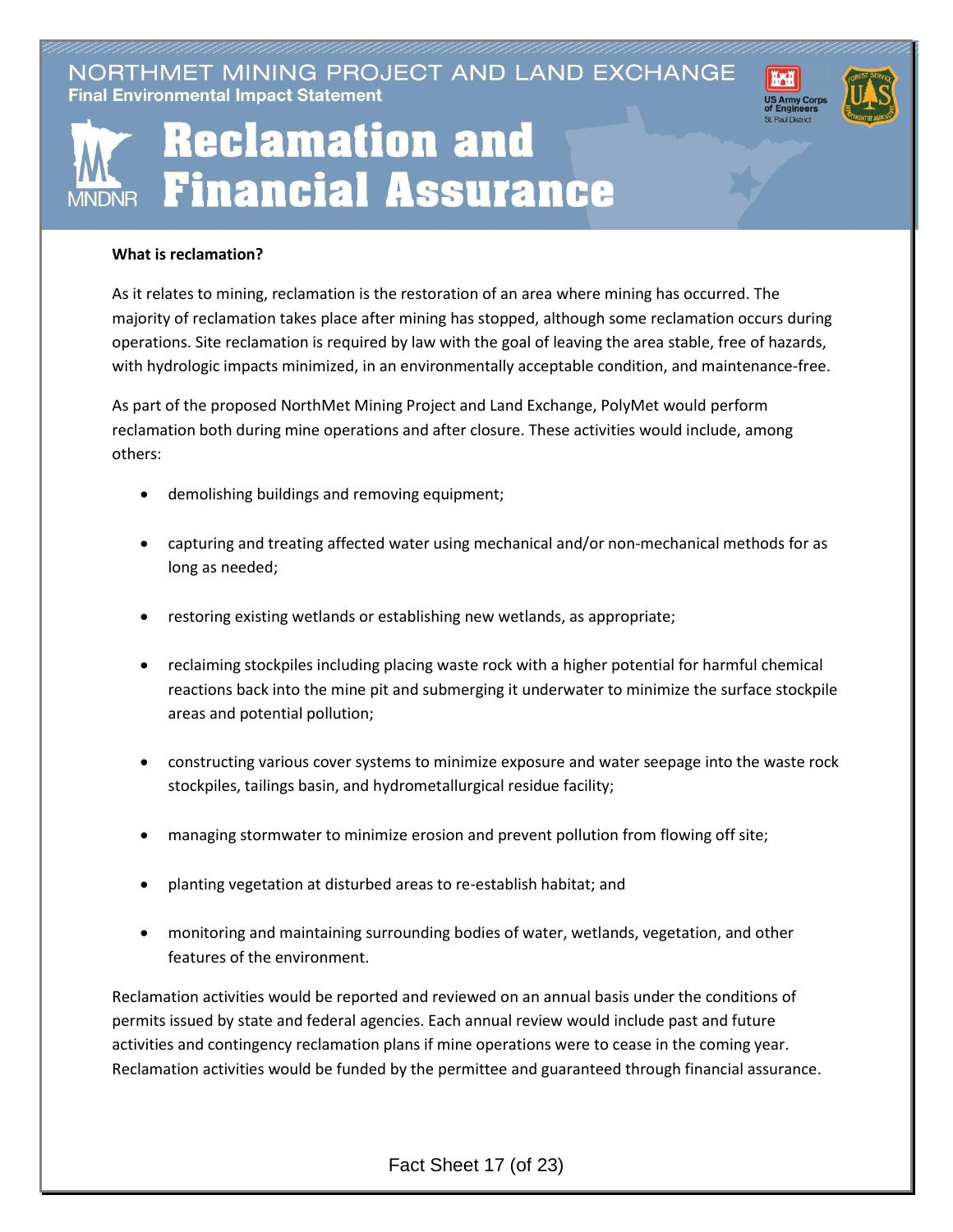## **What is financial assurance?**

Financial assurance is a requirement for the mine permittee to set aside money to ensure that reclamation and/or corrective actions would be completed if the company were to fail for any reason to meet its permit obligations in full.

Financial assurance can be provided in various forms and mechanisms, and under Minnesota rules must meet the following criteria: be sufficient to cover costs; payable and available to the Minnesota Department of Natural Resources (MDNR) when needed; enforceable under law; and not dischargeable through bankruptcy.

Financial assurance estimates would be evaluated and approved by the MDNR and reviewed annually to determine any necessary adjustments, which means that financial assurance requirements typically vary over time. Financial assurance must be approved and in place before mining can begin, including provisions for existing liabilities at the plant site of PolyMet's proposed NorthMet project. PolyMet's preliminary cost estimate for reclamation and post-closure activities for the proposed NorthMet project would be up to approximately \$200 million for reclamation activities, and an additional \$3.5 million to \$6 million a year for post-closure monitoring and maintenance.

The detailed terms and amounts of financial assurance would be evaluated during the permitting process for the MDNR Permit to Mine. Financial assurance (provided by PolyMet) would ensure that environmental management, including planned water treatment needs, would occur for as long as needed to meet environmental standards.

**For more information about reclamation and financial assurance under the NorthMet Mining Project and Land Exchange, see the Executive Summary, Chapter 3 (Proposed Action and Alternatives), and the various resource-specific sections of the Final EIS. Also, refer to additional Fact Sheets about the NorthMet Mining Project and Land Exchange Final EIS:**

- **1. Project and Land Exchange Overview**
- **2. What is the Environmental Review Process?**
- **3. What's Changed since the Draft EIS?**
- **4. What's Changed since the Supplemental Draft EIS?**
- **5. Supplemental Draft EIS Comment Response Process**
- **6. Effective Commenting on the Final EIS**
- **7. A Guide to the Final EIS Document**
- **8. Air Quality**
- **9. Water Quantity**
- **10. Wetlands**
- **11. Water Quality**
- **12. Wild Rice**
- **13. Mercury**
- **14. Threatened & Endangered Species**
- **15. Cultural Resources**
- **16. Land Exchange**
- **17. Reclamation & Financial Assurance**
- **18. Cumulative Effects**
- **19. Tailings Basin Stability**